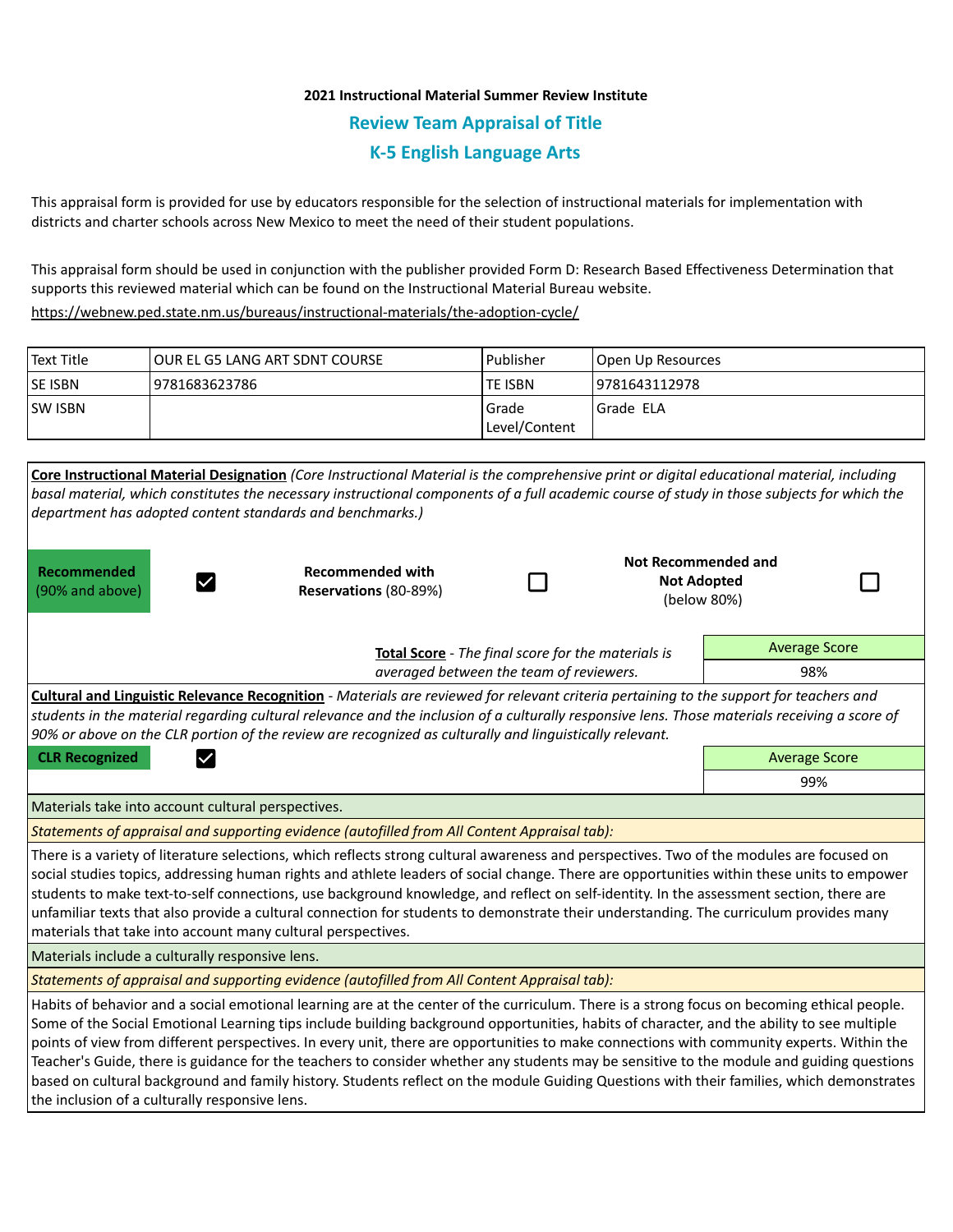**Standards Review** *- Materials are reviewed for alignment with the state adopted content standards, benchmarks and performance standards.*

Average Score

97%

Materials align with grade level ELA standards overall.

*Statements of appraisal and supporting evidence:* 

Throughout the curriculum there is an explicit instruction model, with opportunities for students to practice collaboratively and independently for all CCSS standards. There are multiple opportunities to assess learning using daily exit tickets, formative and summative assessments, and performance tasks embedded in each unit. There are opportunities for students to monitor their understanding through self assessments in reading, writing, and language. Scoring rubrics and teacher exemplars are available for teacher use in assessing students' understanding. The content objectives are provided for each lesson and they align with the targeted CCSS standards being taught. Student and teacher resources are primarily found in Unit One and the other units refer back to the available resources.

Materials align to reading standards.

*Statements of appraisal and supporting evidence:* 

The CCSS Reading Standards are addressed using close reading strategies and notecatchers throughout the curriculum. Strengths are the use of text dependent questions and opportunities to provide text evidence to support thinking. There is a good variety of genres of complex text that are grade-level appropriate and high-interest. Lesson activities are presented in a workshop format, with many opportunities for collaborative conversations and writing about reading.

Materials align to writing standards.

*Statements of appraisal and supporting evidence:* 

The materials present a variety of opportunities for students to engage in writing activities both formally and informally. Examples of the writing activities include using graphic organizers for planning, collecting text evidence and details, and making connections through writing. Students work toward culminating writing tasks in each unit. Writers go through the writing process, from drafting to publishing, and are provided with checklists and rubrics for each genre. There are multiple opportunities for goal setting and peer review. Technology is highly integrated in this curriculum with research links to videos, research text, creation of an ebook, and performance elements built in to each unit.

Materials align to speaking and listening standards.

*Statements of appraisal and supporting evidence:* 

Students are provided with accountable talk stems for productive discourse (example, Discussion Norms) throughout the curriculum. There is a focus on collaboration and community within each lesson. Collaboration structures, such as think-pair-share, and variations, such as the think-triad-share protocol, are implemented throughout the units. The Language Dives include oral language practice and sheltered instructional approaches. There are multiple opportunities for student presentations and to provide classmates with feedback.

Materials align to language standards.

*Statements of appraisal and supporting evidence:* 

Materials align with the majority of the language standards. There are explicit instruction and practice opportunities within each standard, particularly in the additional language instructional block. The language block follows a two week cycle where there is small group, independent practice, and skill work. The focus is on fluency, language skills, word study, and vocabulary.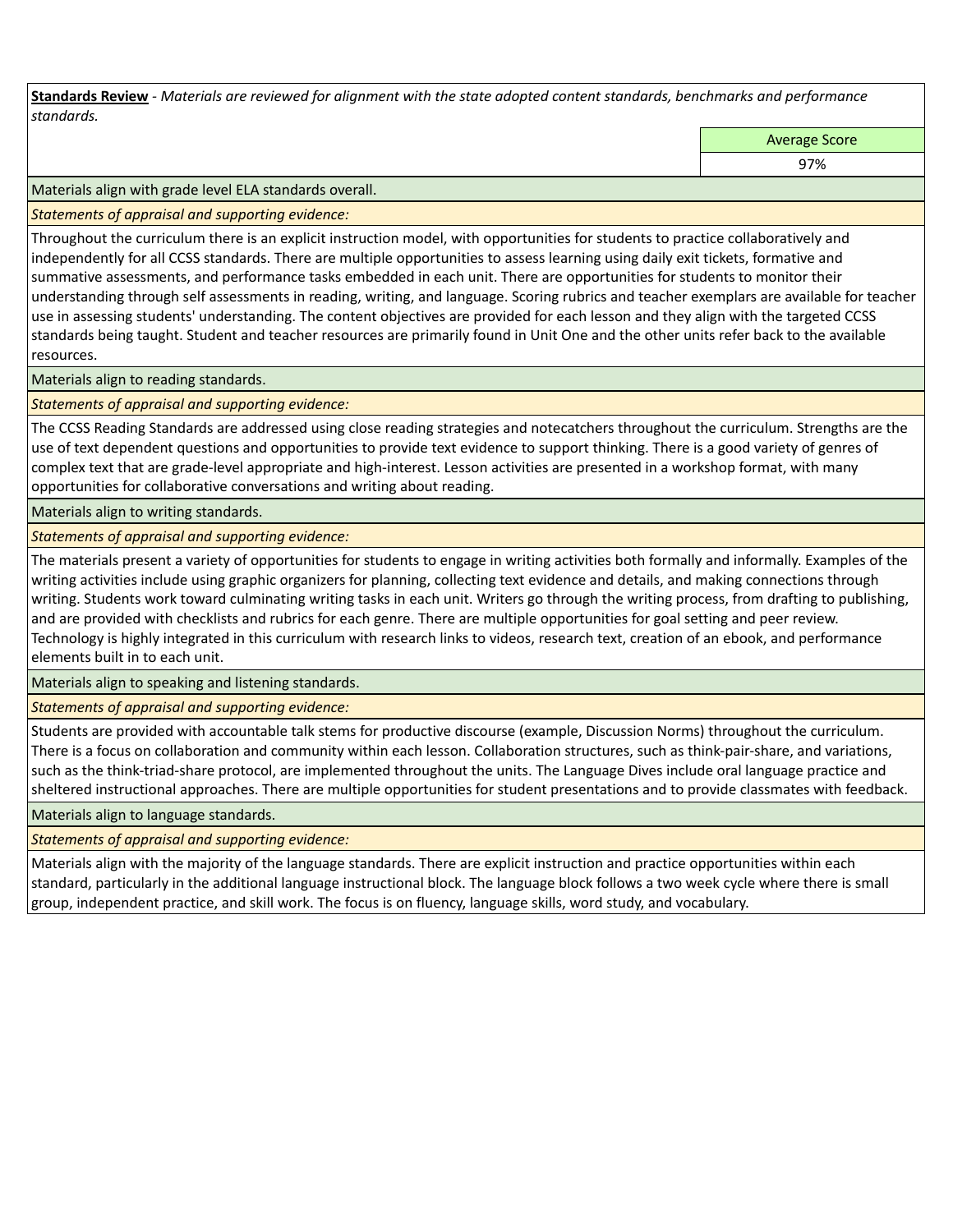**ELA Content Review** *- Materials are reviewed for relevant criteria pertaining to the support for teachers and students in the specific content area reviewed.*

Average Score

100%

Materials provide sequential, cumulative instruction and practice opportunities for a full range of foundational skills.

*Statements of appraisal and supporting evidence:* 

In the Additional Language and Literacy Block, there is a clear layout of the instructional sequence and format for cumulative instruction. This includes following a two-week cycle with one week focusing on reading and one week focusing on writing. The students have the opportunity to practice foundational skills through guided reading with a close reading lesson, reading independently, and practicing fluency. Writing follows the procedure of having an explicit lesson followed by application of the practice. The foundational skills of word study, vocabulary, and language keep students connecting with texts.

Materials provide a selection and range of high-quality texts worthy of students' time and attention, exhibiting exceptional craft and thought and/or providing useful information.

*Statements of appraisal and supporting evidence:* 

The texts are high-quality, grade-level appropriate, and high interest for students. Supporting texts include monologues, newspaper articles, and fiction and nonfiction reading passages. A range of Lexile levels for required texts support students at different reading levels and allow for differentiation of instruction to meet the needs of the students and enhance the required trade books. Example texts: *Esperanza Rising*, *The Most Beautiful Roof in the World*, *Promises to Keep*, *The Great Kapok Tree*, *Seeds of Change*, *Eight Days-A Story of Haiti*, *A Life Like Mine*, and *Excerpts from The Universal Declaration of Human Rights*.

Questions in the materials are high-quality text-dependent and text-specific questions. The overwhelming majority of these questions are text-specific and draw student attention to the particulars in the text.

*Statements of appraisal and supporting evidence:* 

The questions in the materials show a consistent pattern of text-dependent and text-specific questions, requiring students to refer back to the text and provide evidence to support their answers. This pattern is consistent in the formative and summative assessments as well as in the direct instruction throughout each lesson. The average DOK of the text-dependent questions is at a level three, infer and synthesize.

Materials provide scaffolding and supports to enable students' learning of English language arts.

*Statements of appraisal and supporting evidence:* 

Within each lesson there are scaffolding strategies provided to differentiate the instruction for students requiring additional support. The materials include language dives and conversation cues. The language dives include word and paragraph chunks to scaffold students needing more support with the text. The conversation cues provide sentence frames and sentence starters for initiating discussions. Each lesson highlights the different levels of support including light, heavier, and extension strategies and ways for teachers to fill conceptual gaps.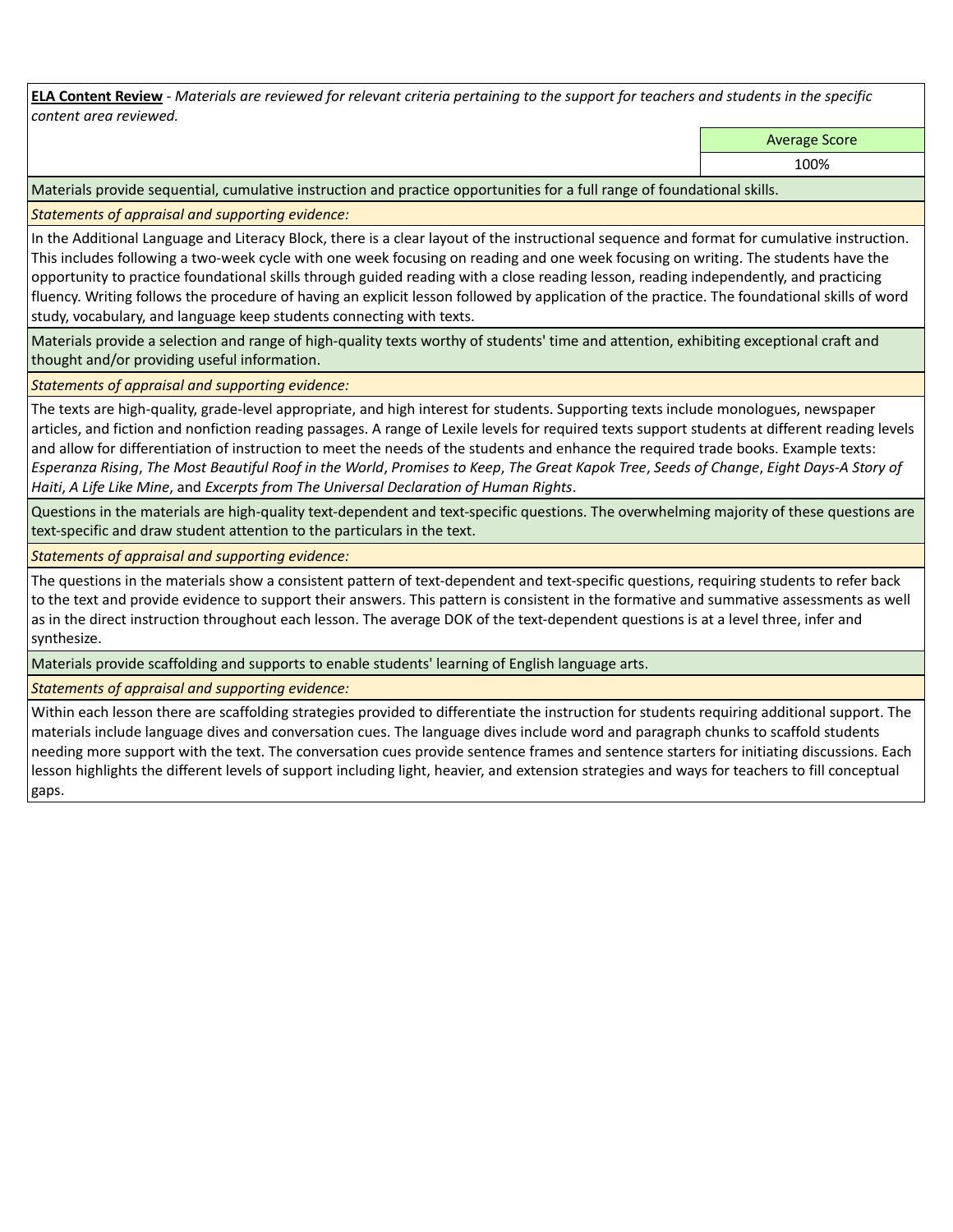**All Content Review** *- Materials are reviewed for relevant criteria pertaining to the support for teachers and students in the material regarding the progression of the standards, lesson structure, pacing, assessment, individual learners and cultural relevance.*

Average Score

99%

Materials are coherent and consistent with the standards that all students should study in order to be college and career ready.

*Statements of appraisal and supporting evidence:*

Materials display evidence of being coherent and consistent with the standards. One example is the curriculum map, illustrating the units in which each standard is addressed. All standards are addressed at least once in the curriculum. In the Unit-At-A-Glance section, all standards are related to the lesson. The assessment overview shows the scope and sequence of formative tasks as well as mid- and endof-unit assessments. With all standards being addressed, students have the opportunity to prepare for further educational experiences.

Materials are well designed and take into account effective lesson structure and pacing.

*Statements of appraisal and supporting evidence:*

The pacing of the lessons allows sufficient time to complete tasks. Each lesson includes an opening, work time, closing and assessment, and homework. Backward design is evident, and the progression of lessons allows students to be successful in unit and ongoing assessments. Student materials contain a consistent variety of graphic organizers, which can easily be modified to support the pacing of the content and meet the needs of all students.

Materials support teacher planning, learning, and understanding of the standards.

*Statements of appraisal and supporting evidence:*

Materials such as the teacher's guide provide content and language objectives within each lesson, which support teacher planning and understanding of the standards. Every lesson contains four parts: the opening (introduction of the topic and learning objectives), work time, closing and assessment time (collaborative discussion), and homework time, which is tied to the learning. Strengths found within the materials include the identification of learning targets, ongoing assessments for each lesson, and differentiation strategies for all students. Also, the unit overview for each daily lesson is an invaluable tool to use for teacher planning.

Materials offer teachers resources and tools to collect ongoing data about student progress on the standards.

*Statements of appraisal and supporting evidence:*

There are a variety of tools provided within the materials to support ongoing collection of data about student progress on the standards. Some of the tools included in the Teacher's Guide include a variety of rubrics and checklists for writing; collaborative discussion rubrics and checklists; phonics and word recognition checklists; and fluency checklists. The formative and summative assessments are found within the Teacher Supporting Manuals and scoring exemplars are included with each of the assessments as a reference for teachers to track students' progress on the standards.

Materials support effective use of technology to enhance student learning.

*Statements of appraisal and supporting evidence:*

Technology is highly integrated in this curriculum with research links to videos, research text, creation of an ebook, and performance elements built in to each unit. Throughout the unit, there are multimedia connections and links for using technology and multimedia resources within the lesson. Some of the recommendations include referencing specific websites for student research, accessing tools such as Google Docs, accessing Prezi for multimedia presentations, and completing a PSA using technology. Other features that are utilized with technology address meeting students' needs, such as the text-to-speech option for students needing additional support.

Materials can be easily customized for individual learners.

*Statements of appraisal and supporting evidence:* 

Materials can be customized for different populations. The curriculum is designed to have 8 research-based elements within each lesson to support English Language Learners. The 8 elements include language dives, conversation cues, diversity and inclusion (building background knowledge), strategic grouping, multiple modes/intelligences, vocabulary/phrases in context, language usage, and levels of support. Social Emotional Learning tips include building background opportunities, habits of character, and practicing seeing different perspectives. Teacher opportunities for differentiation are found in scaffolding strategies instead of being built into the materials.

Materials give all students extensive opportunities and support to explore key concepts.

*Statements of appraisal and supporting evidence:*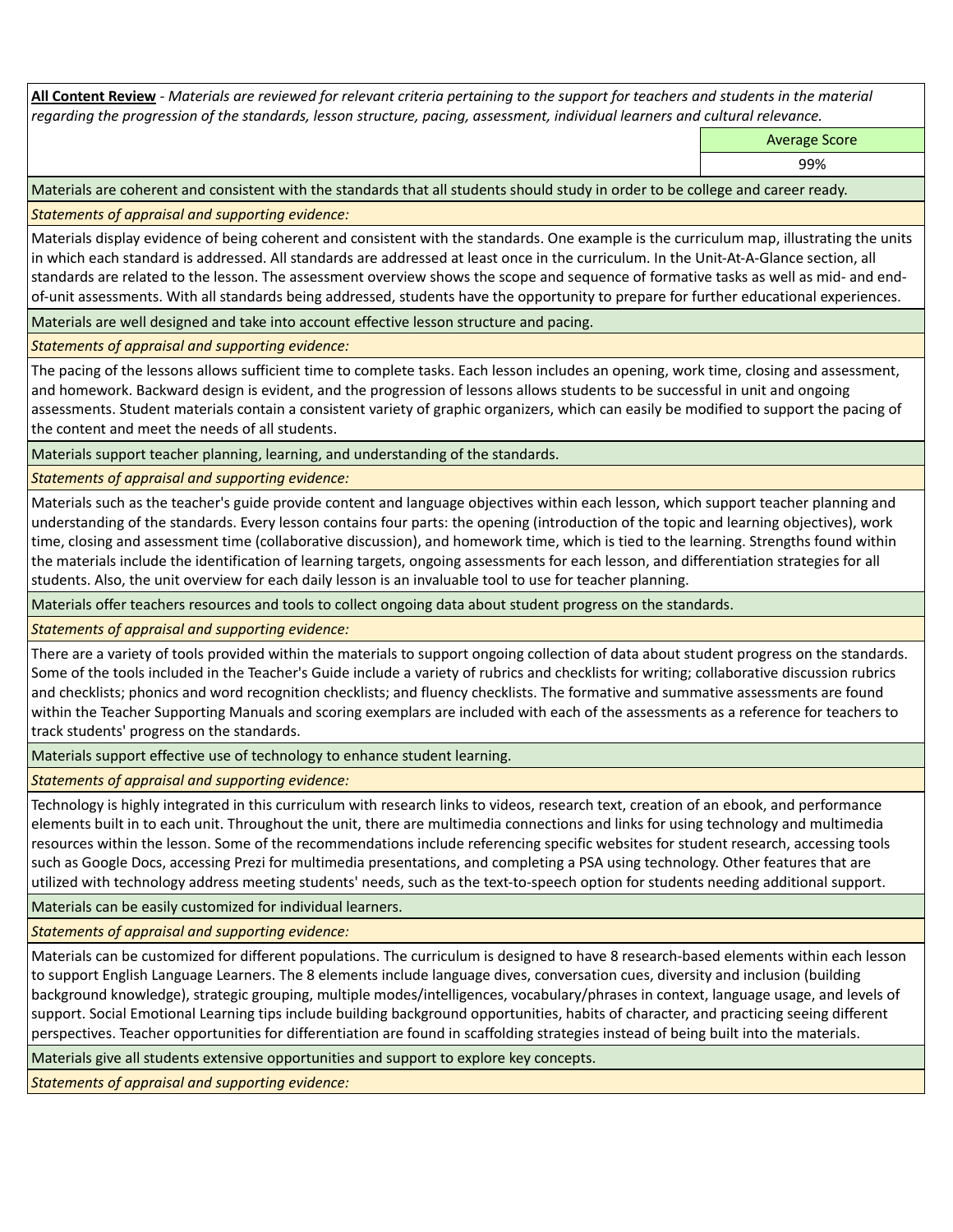Students are provided with opportunities and support to explore key concepts by utilizing the materials in the curriculum. Examples of engaging materials include graphic organizers and anchor charts. The graphic organizers are highly adaptable and allow for multiple entry points so that all students can participate in the lesson. The design of the anchor charts within the lessons are engaging for the students as they can be created together with the teacher and students and customized for individual learners. Many of the tools include images and additional prompts to activate engagement among the students.

Materials take into account cultural perspectives.

# *Statements of appraisal and supporting evidence:*

There is a variety of literature selections, which reflects strong cultural awareness and perspectives. Two of the modules are focused on social studies topics, addressing human rights and athlete leaders of social change. There are opportunities within these units to empower students to make text-to-self connections, use background knowledge, and reflect on self-identity. In the assessment section, there are unfamiliar texts that also provide a cultural connection for students to demonstrate their understanding. The curriculum provides many materials that take into account many cultural perspectives.

Materials include a culturally responsive lens.

*Statements of appraisal and supporting evidence:*

Habits of behavior and a social emotional learning are at the center of the curriculum. There is a strong focus on becoming ethical people. Some of the Social Emotional Learning tips include building background opportunities, habits of character, and the ability to see multiple points of view from different perspectives. In every unit, there are opportunities to make connections with community experts. Within the Teacher's Guide, there is guidance for the teachers to consider whether any students may be sensitive to the module and guiding questions based on cultural background and family history. Students reflect on the module Guiding Questions with their families, which demonstrates the inclusion of a culturally responsive lens.